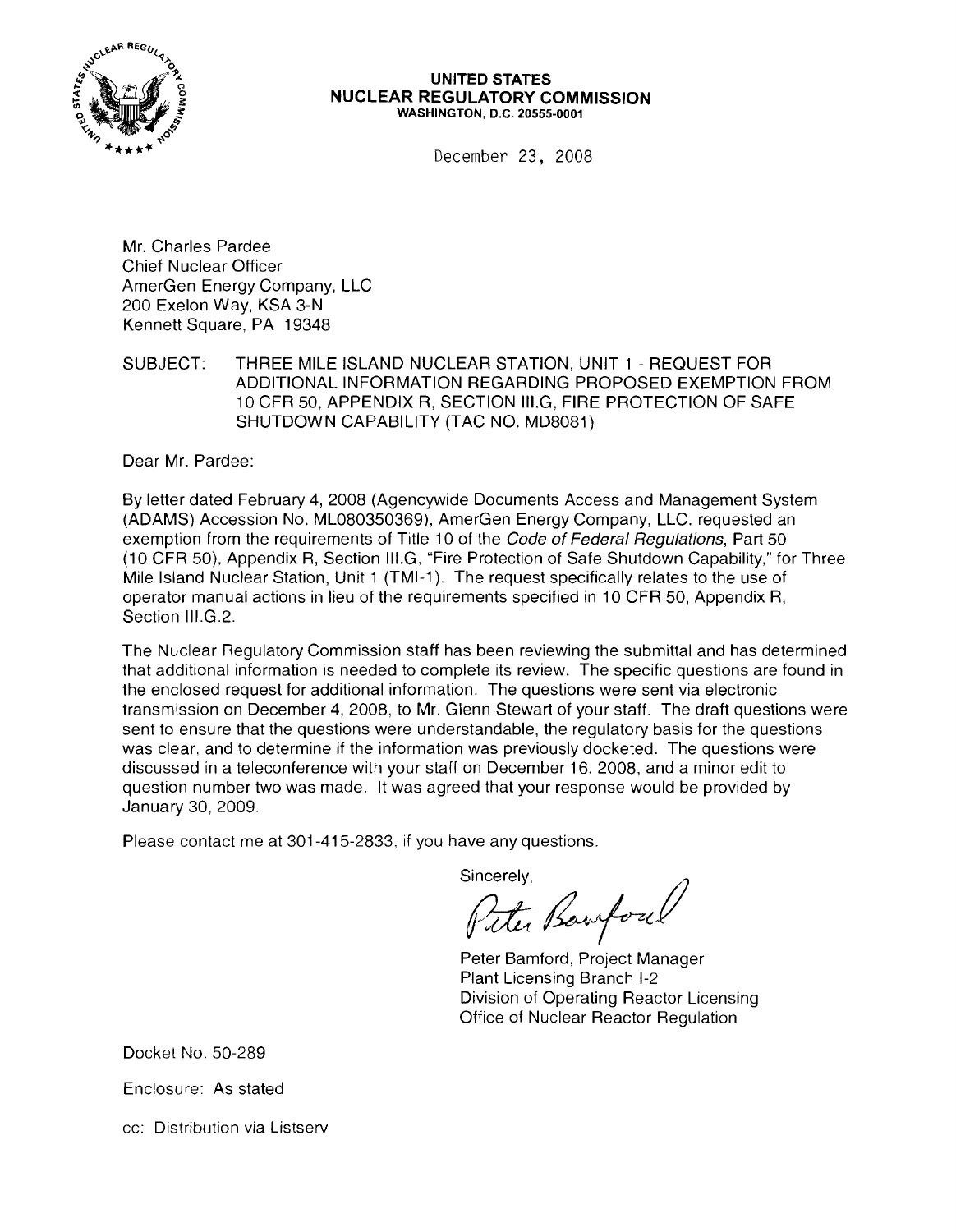## REQUEST FOR ADDITIONAL INFORMATION

# THREE MILE ISLAND, UNIT 1

# EXEMPTION FROM THE REQUIREMENTS OF 10 CFR PART 50, APPENDIX R,

## SECTION III.G.2, FOR THE USE OF MANUAL ACTIONS

# DOCKET NO. 50-289

By letter dated February 4, 2008, (Agencywide Documents Access and Management System (ADAMS) Accession No. ML080350369), AmerGen Energy Company, LLC (AmerGen) requested an exemption for the Three Mile Island Nuclear Station Unit 1 (TMI-1) from the requirements of Title 10 of the Code of Federal Regulations, Part 50 (10 CFR 50), Appendix R, Section III.G.2 (1II.G.2) for the use of operator manual actions for TMI-1 in lieu of the requirements in III.G.2.

AmerGen is requesting that the Nuclear Regulatory Commission (NRC) approve an exemption request that allows manual actions previously approved in an NRC Fire Protection Safety Evaluation Report (SER). As described in Regulatory Issue Summary (RIS) 2006-10, "Regulatory Expectations with Appendix R Paragraph III.G.2 Operator Manual Actions," an approved exemption is required for all operator manual actions relating to III.G.2, regardless of whether they were accepted in a previously-issued NRC SER for plants licensed before January 1, 1979. This exemption request is limited to those manual actions that were previously accepted in an NRC SER for TMI-1.

The NRC Staff has been reviewing the submittal and has determined that additional information is needed to complete its review.

## Background:

Attachment 1, Section II of the February 4, 2008, submittal asserts that the basis for the exemption request per 10 CFR 50.12(a)(2)(ii) is that the referenced operator manual actions have already been found acceptable by the NRC in a prior SER. Title 10 of the Code of Federal Regulations, Paragraph 50.12(a)(2), states in part, 'The Commission will not consider granting an exemption unless special circumstances are present." Furthermore, 10 CFR 50.12(a)(2)(ii) states, in part, that special circumstances are present whenever, "Application of the regulation in the particular circumstances would not serve the underlying purpose of the rule or is not necessary to achieve the underlying purpose of the rule."

Attachment 2 of the exemption request lists three (3) operator manual actions, in a table format, for which exemptions are being requested. Additionally, AmerGen states that the previouslyapproved operator manual actions are listed in the tables of Attachment 3 to Revision 9 of the TMI-1 Fire Hazard Analysis Report (FHAR).

The first two operator manual actions listed in Attachment 2 of the exemption request refer to Attachment 3-3Q, Page 1, of the TMI-1 FHAR, Revision 9, as the basis for stating that these two operator manual actions were previously approved. Attachment 3-3Q is titled "Safe Shutdown Equipment." There is no indication in this attachment that the operator manual actions listed are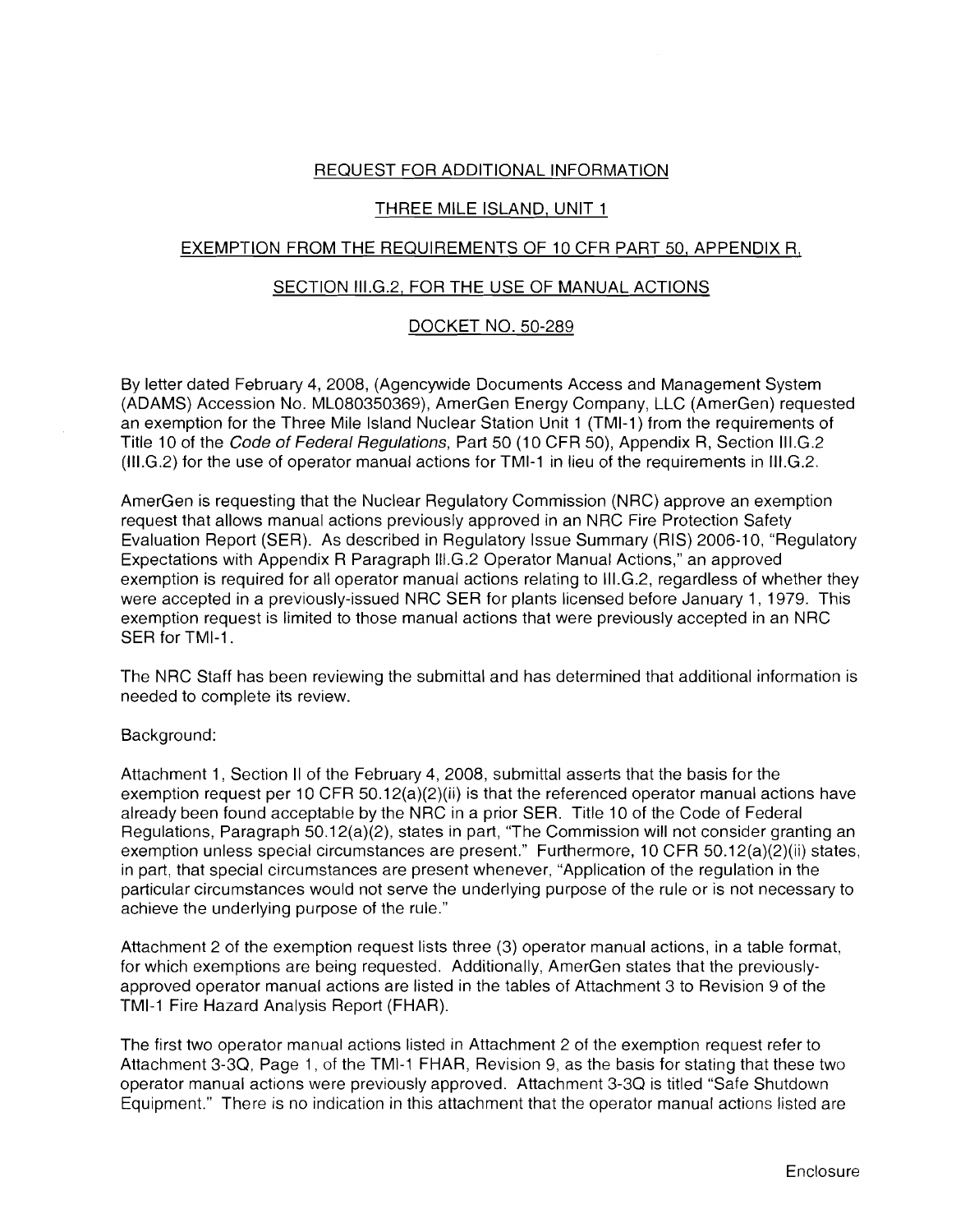due to a postulated fire or why they should be permitted in lieu of the protective measures required by III.G.2. Specifically, there is no description of the special circumstances that are present to warrant the consideration of these operator manual actions. Also, there is no fire area/zone listed that credits these operator manual actions, nor damage to any fire-affected component listed that would require these operator manual actions.

The third operator manual action listed in Attachment 2 of this exemption request refers to Attachment 3-0, Sheet 3a, to Revision 9 of the TMI-1 FHAR as the basis for stating that this operator manual action was previously approved. The equipment and required operator manual action cannot be found in Attachment 3-0, Sheet 3a to Revision 9 of the TMI-1 FHAR.

Based on this discussion the following information is requested:

- 1.) Provide the basis for the special circumstances that are present in this exemption request as required by 10 CFR 50.12(a)(2).
- 2.) Provide the explanation and technical justification for each of the operator manual actions submitted in Attachment 2 of the exemption request or provide an updated exemption request that includes this information.

The technical justification should include the documentation or reference to the docketed documentation that the NRC reviewed in support of the referenced SER regarding the manual actions. The documentation may have included the technical criteria for the actions such as calculations, timelines, procedural guidelines, etc., for justifying the operator manual actions and their role in bringing the plant to a hot shutdown condition. References for the fire-affected component should include the number, system, name, and fire area. For the component that is to be operated, information should include the number, system, name, fire area and a brief description of the action required to be taken at the component. Also include the original approved description of the action, and any change or revision to the approved operator manual action since the previous approval. It may be necessary to elaborate on the information that was previously provided in order to adequately describe the basis for the manual actions.